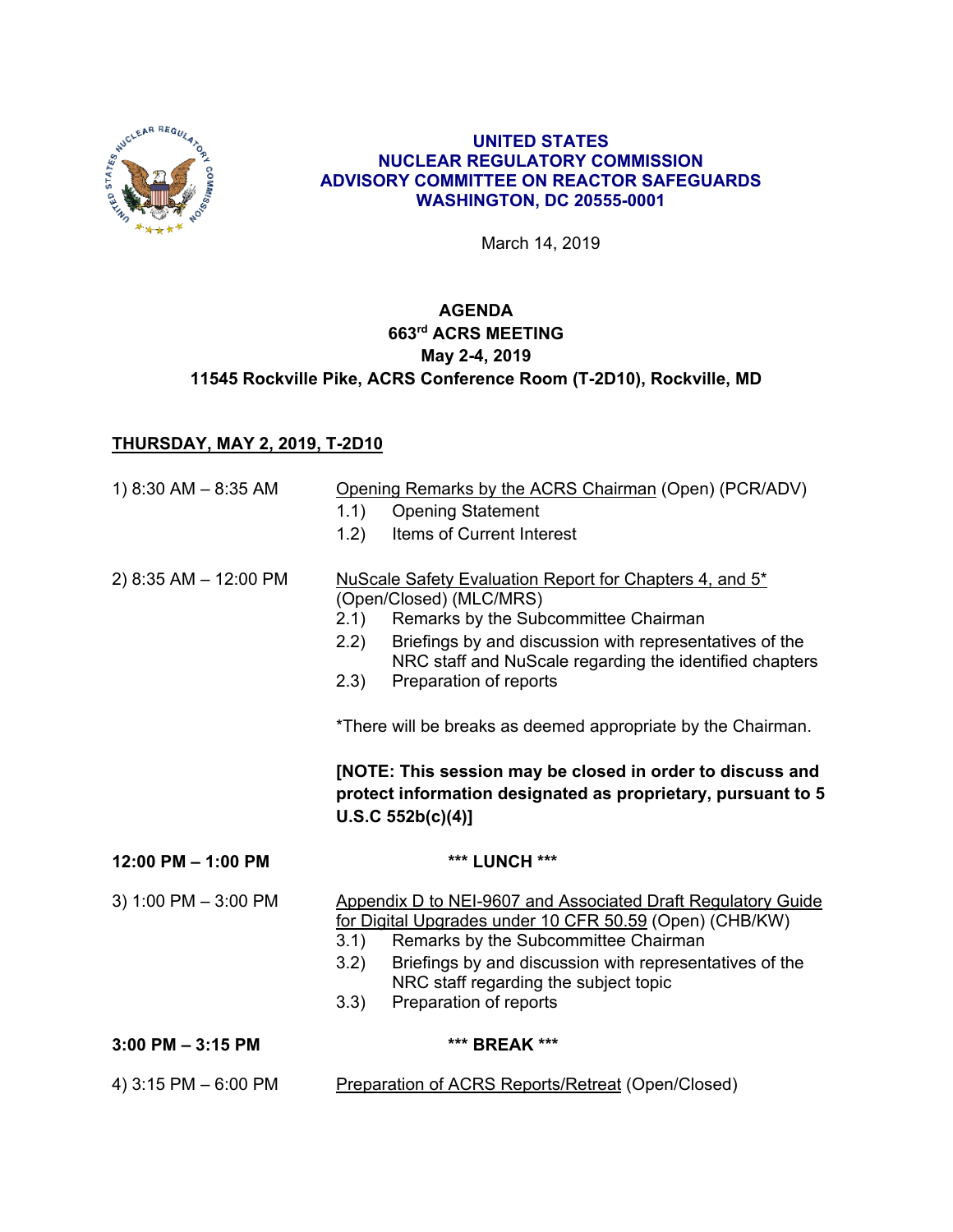- 4.1) NuScale Safety Evaluation Report for Chapters 4 and 5 (MLC/MRS)
- 4.2) Appendix D to NEI-9607 and Associated Draft Regulatory Guide for Digital Upgrades under 10 CFR 50.59 (CHB/KW)
- 4.3) Retreat discussion (PCR/ADV)

**[NOTE: A portion of this meeting may be closed pursuant to 5 U.S.C. 552b (c) (2) and (6) to discuss organizational and personnel matters that relate solely to internal personnel rules and practices of the ACRS, and information the release of which would constitute a clearly unwarranted invasion of personal privacy.]** 

**[NOTE: A portion of this session may be closed in order to discuss and protect information designated as proprietary, pursuant to 5 U.S.C 552b(c)(4)]** 

### **FRIDAY, MAY 3, 2019, T-2D10**

- 5) 8:30 AM 10:00 AM Future ACRS Activities/Report of the Planning and Procedures Subcommittee and Reconciliation of ACRS Comments and Recommendations (Open/Closed) (PCR/ADV)
	- 5.1) Discussion of the recommendations of the Planning and Procedures Subcommittee regarding items proposed for consideration by the Full Committee during future ACRS meetings
	- 5.2) Report of the Planning and Procedures Subcommittee on matters related to the conduct of ACRS business, including anticipated workload and member assignments
	- 5.3) Discussion of the responses from the NRC Executive Director for Operations to comments and recommendations included in recent ACRS reports and letters
	- 5.4) Preparation of reports

**[NOTE: A portion of this meeting may be closed pursuant to 5 U.S.C. 552b (c) (2) and (6) to discuss organizational and personnel matters that relate solely to internal personnel rules and practices of the ACRS, and information the release of which would constitute a clearly unwarranted invasion of personal privacy.]** 

**[NOTE: A portion of this session may be closed in order to discuss and protect information designated as proprietary, pursuant to 5 U.S.C 552b(c)(4)]**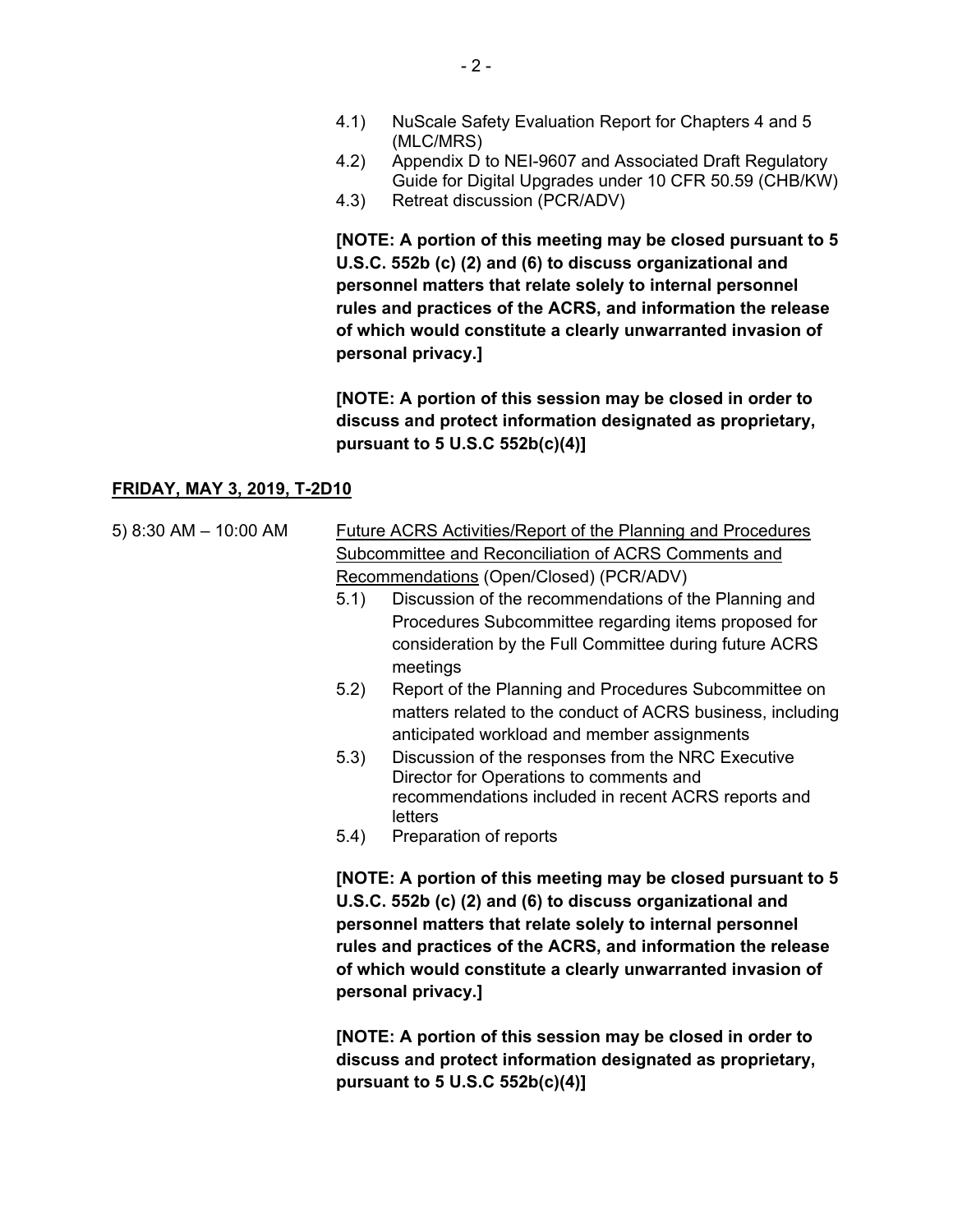| 10:00 AM - 10:15 AM                  | *** BREAK ***                                                                                                                                                                                                                                                                                                                                |
|--------------------------------------|----------------------------------------------------------------------------------------------------------------------------------------------------------------------------------------------------------------------------------------------------------------------------------------------------------------------------------------------|
| 6) 10:15 AM $-$ 12:00 PM             | Preparation of ACRS Reports/Retreat (Open/Closed)<br>Continue discussion of the proposed ACRS report(s) listed<br>6.1)<br>under Item 4                                                                                                                                                                                                       |
|                                      | Retreat discussion (PCR/ADV)<br>6.2)                                                                                                                                                                                                                                                                                                         |
|                                      | [NOTE: A portion of this session may be closed in order to<br>discuss and protect information designated as proprietary,<br>pursuant to 5 U.S.C 552b(c)(4)]                                                                                                                                                                                  |
|                                      | [NOTE: A portion of this meeting may be closed pursuant to 5<br>U.S.C. 552b (c) (2) and (6) to discuss organizational and<br>personnel matters that relate solely to internal personnel<br>rules and practices of the ACRS, and information the release<br>of which would constitute a clearly unwarranted invasion of<br>personal privacy.] |
| 12:00 PM - 1:00 PM                   | *** LUNCH ***                                                                                                                                                                                                                                                                                                                                |
| 7) 1:00 PM - 6:00 PM                 | Preparation of ACRS Reports/Retreat (Open/Closed)<br>Continue discussion of the proposed ACRS report(s) listed<br>7.1)<br>under Item 4<br>Retreat discussion (PCR/ADV)<br>7.2)                                                                                                                                                               |
|                                      | [NOTE: A portion of this session may be closed in order to<br>discuss and protect information designated as proprietary,<br>pursuant to 5 U.S.C 552b(c)(4)]                                                                                                                                                                                  |
|                                      | [NOTE: A portion of this meeting may be closed pursuant to 5<br>U.S.C. 552b (c) (2) and (6) to discuss organizational and<br>personnel matters that relate solely to internal personnel<br>rules and practices of the ACRS, and information the release<br>of which would constitute a clearly unwarranted invasion of<br>personal privacy.] |
| <b>SATURDAY, MAY 4, 2019, T-2D10</b> |                                                                                                                                                                                                                                                                                                                                              |
| 8) 8:30 AM - 12:00 PM                | Preparation of ACRS Reports/Retreat (Open/Closed)<br>Continue discussion of the proposed ACRS report(s) listed<br>8.1)<br>under Item 4                                                                                                                                                                                                       |

8.2) Retreat discussion (PCR/ADV)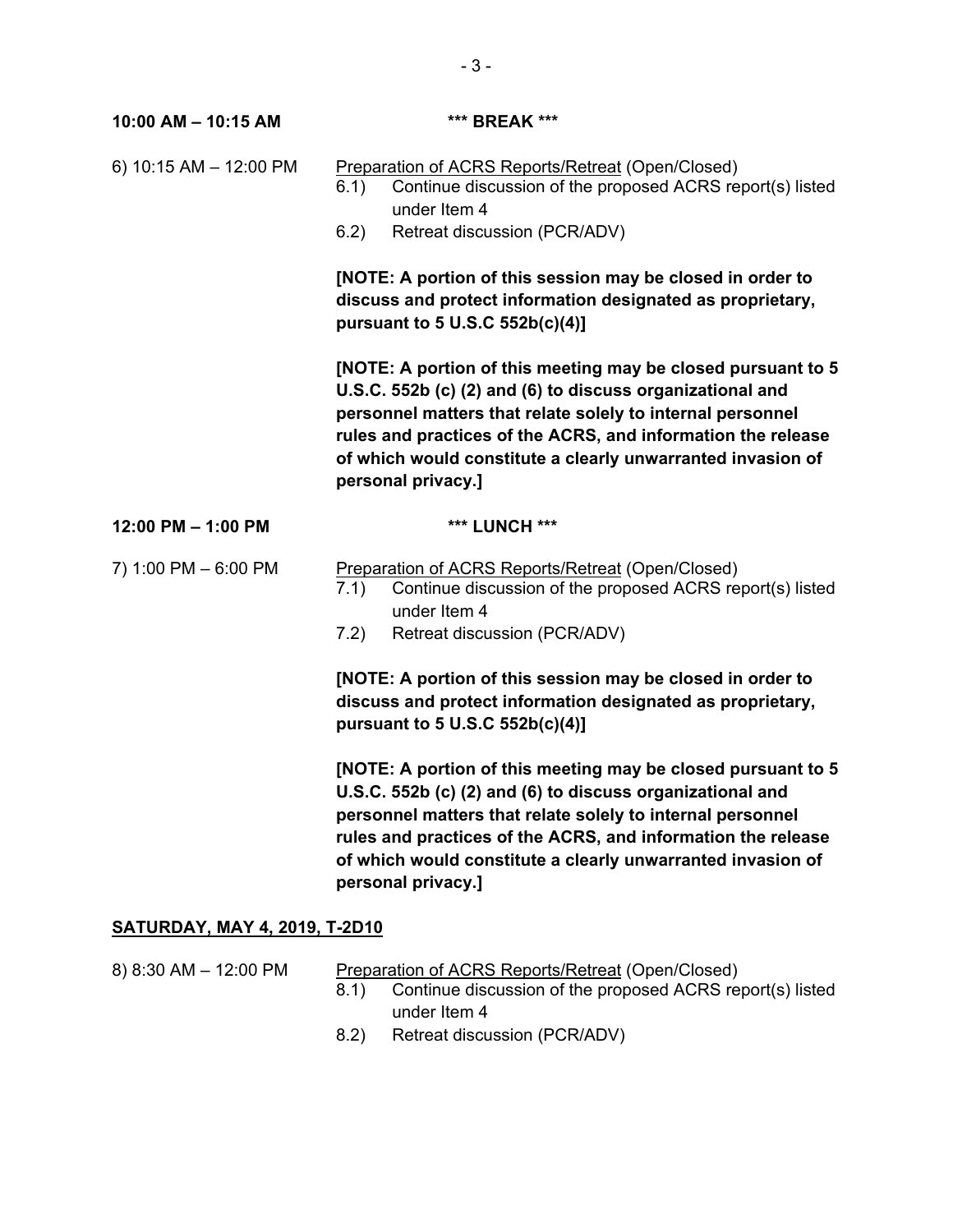**[NOTE: A portion of this meeting may be closed pursuant to 5 U.S.C. 552b (c) (2) and (6) to discuss organizational and personnel matters that relate solely to internal personnel rules and practices of the ACRS, and information the release of which would constitute a clearly unwarranted invasion of personal privacy.]** 

#### **NOTES:**

- The bridgeline number for the meeting is 866-822-3032, passcode 8272423#.
- When appropriate, members of the public and representatives of the nuclear industry may provide their views during the briefings.
- During the meeting, 301-415-7360 should be used in order to contact anyone in the ACRS Office.
- Presentation time should not exceed 50 percent of the total time allocated for a given item. The remaining 50 percent of the time is reserved for discussion.
- Thirty five (35) hard copies and one (1) electronic copy of the presentation materials should be provided to the ACRS in advance of the briefing.
- One (1) electronic copy of each presentation should be emailed to the Designated Federal Official 1 day before the meeting. If an electronic copy cannot be provided within this timeframe, presenters should provide the Designated Federal Official with a CD containing each presentation at least 30 minutes before the meeting.